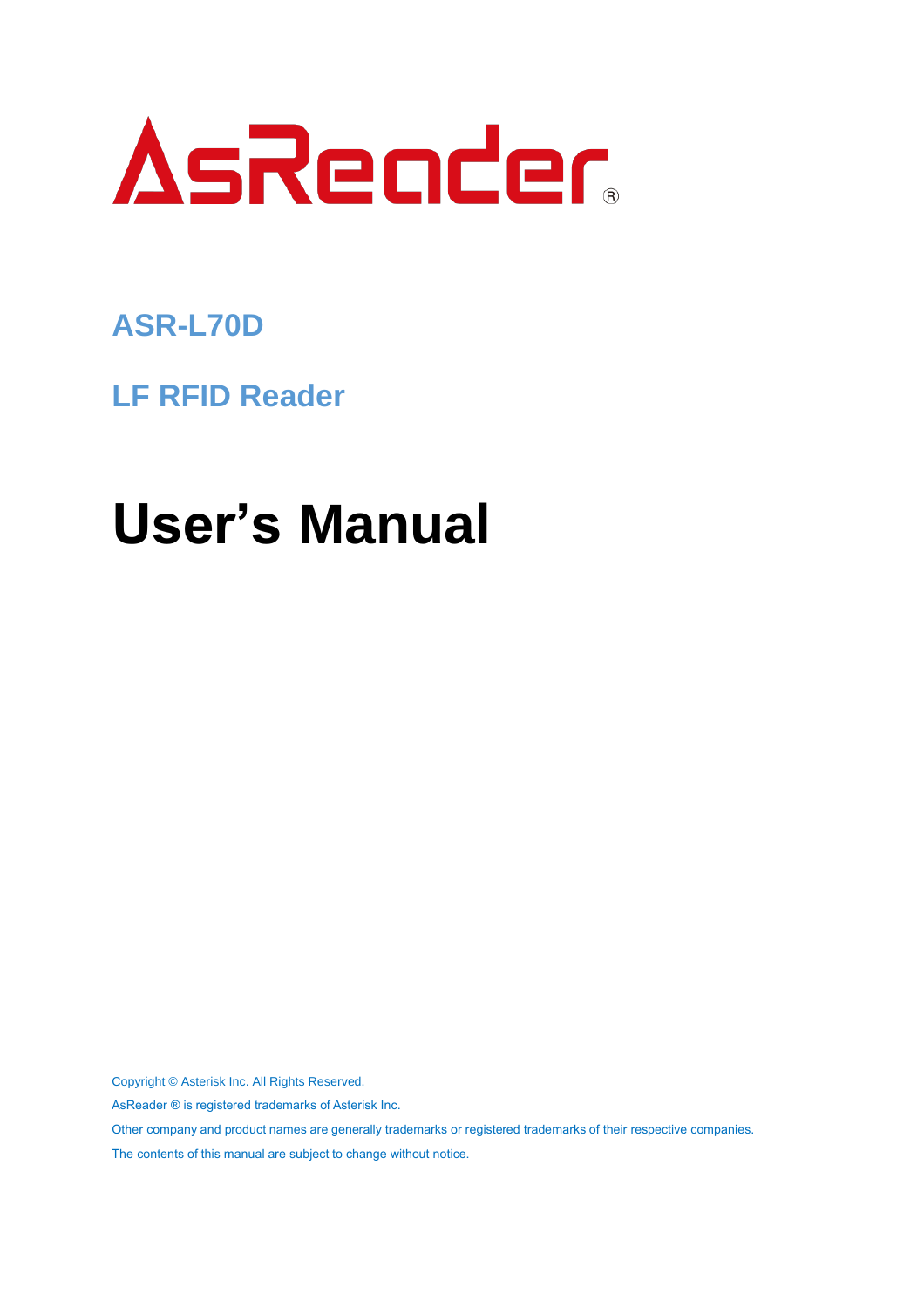### **Contents**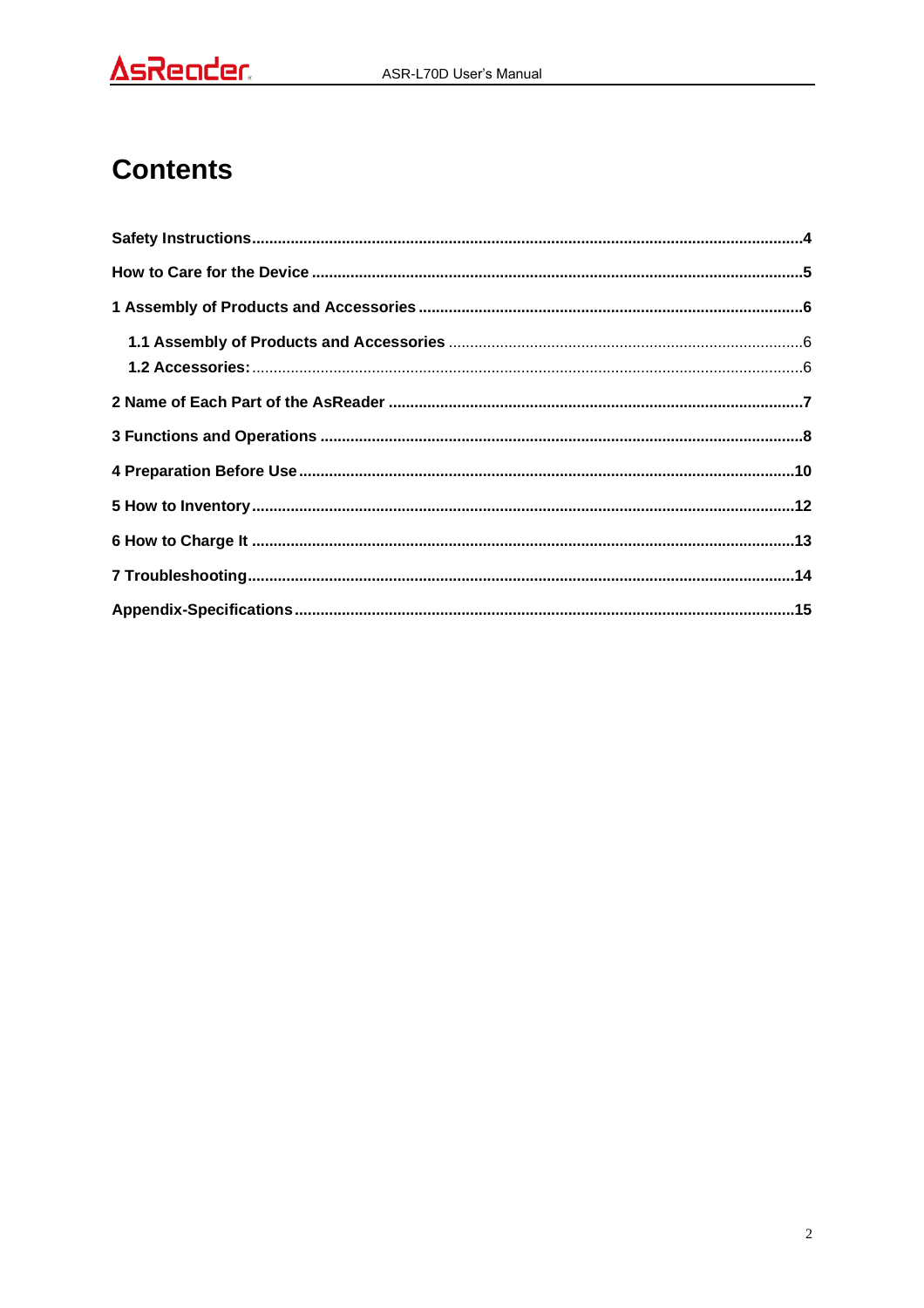#### **Preface**

Thank you for purchasing the AsReader ASR-L70D. This manual describes precautions for handling AsReader ASR-L70D correctly. Please read the manual carefully before use. ※ In some sections of this manual, we may refer to "AsReader ASR-L70D" as "the device", "this product", "the product", or "the AsReader".

If you have any comments or questions about this manual, please contact us at:

| Asterisk Inc.                      | AsReader, Inc.                 |
|------------------------------------|--------------------------------|
| Shin-Osaka Dainichi Bldg. 201,     | 920 SW 6th Ave., Suite 1200    |
| 5-6-16 Nishinakajima, Yodogawa-ku, | Portland, OR 97204-1212 U.S.A. |
| Osaka-city, Osaka, 532-0011 JAPAN  | U.S.A.                         |
| TEL: +81 (0) 50 5536 8733          | TEL: +1 (503) 770-2777         |

★ The copyright of this manual belongs to our company, and it is prohibited to translate into other languages, copy, reprint, or modify part or all of this manual without our consent.

 $\star$  The images shown in this manual are for illustrative purposes only and may differ from the actual product.

★In order not to endanger your life and property, please read this manual carefully before using this product. We will not be responsible for any loss caused by non-compliance with this manual.

★We are not responsible for any damage caused by natural disasters, such as earthquakes, lightning, winds, floods, fire outside our responsibility, third party behavior, other accidents, intentional or negligent abuse or other improper use.

★If damage is caused by dropping or smashing, as determined by our company, if repairable, a fee would be charged for repairs, even within the warranty period. Abuse and drops are not covered by the Limited Warranty.

★We take appropriate measures to ensure that our products do not infringe other patents, but we are not responsible for any patent infringement caused by any of the following items 1) to 4).

- 1) If used in combination with components, products, devices, data processing systems or software outside our company.
- 2) If our products are used in unexpected ways.
- 3) If our products are modified by any person or company other than our company.
- 4) If used in countries other than where purchased.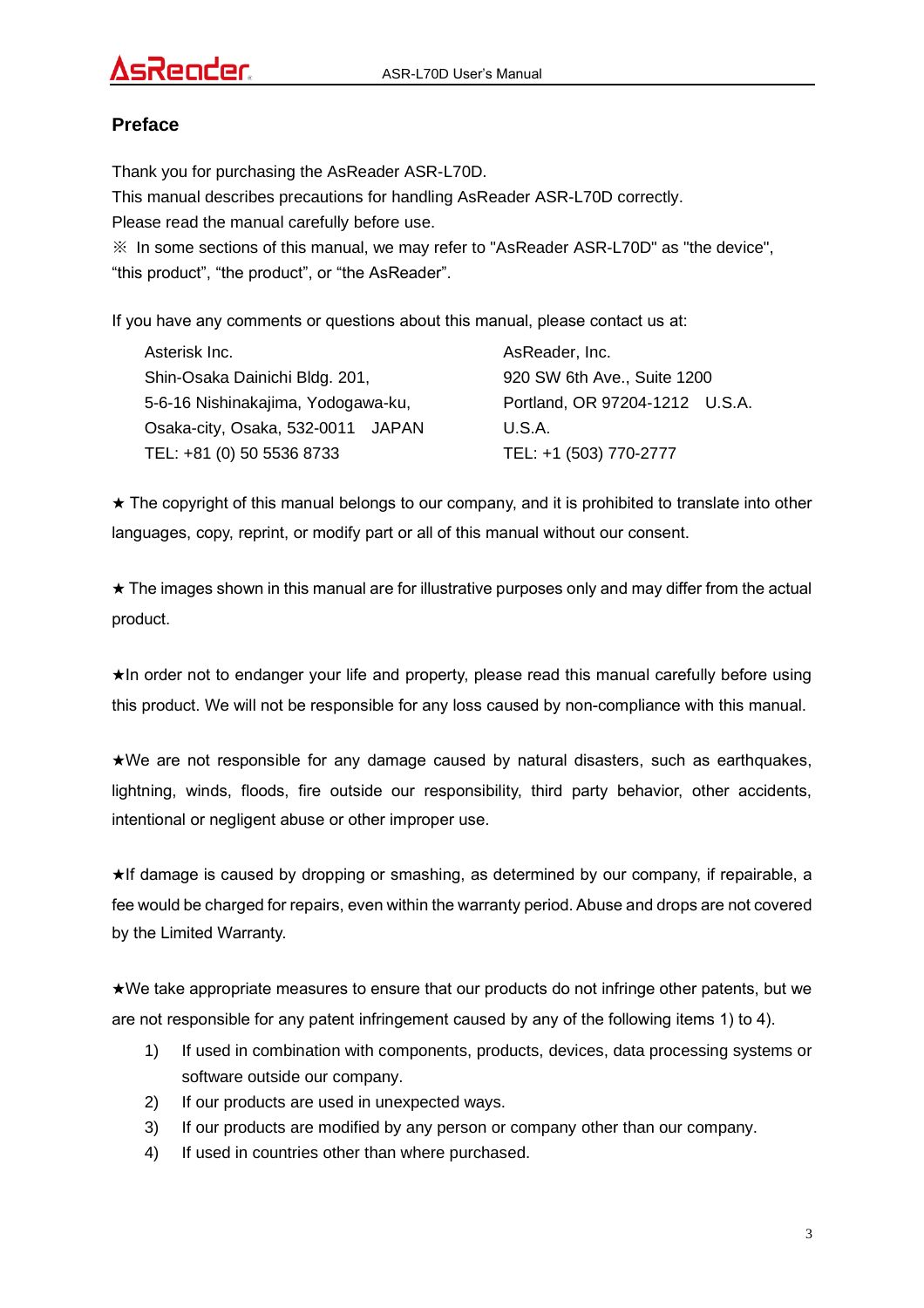#### **Safety Instructions**

In order to avoid personal injury, device failure, fire or other undesireable circumstances, please make sure to read the following information about warnings and cautions below:

**Warnings**

Do not attempt to disassemble, modify or repair the device yourself, otherwise it may cause malfunction, fire or electric shock. We are not responsible for any malfunction of this product or mobile device caused by modification.

If you notice any abnormalities such as smoke, abnormal odors, or strange noises coming from the product during use, stop using it immediately. Continued use may cause fire or electric shock.

Do not drop or throw the product or subject it to any strong impact. Doing so may cause damage, fire, electric shock, or malfunction. If the product is damaged by being dropped and the inside of the device is exposed, do not touch the exposed parts with your hands, because there is a risk of electric shock or injury from the damaged parts.

Do not charge the battery in wet environments. Otherwise, it may result in electric shock, short circuits, fire, or burns.

Do not use if the magnetic charging port is damaged or broken. It may cause fire or electric shock.

If charging is not completed within the specified charging time, stop charging the device. It may cause liquid leakage, generate heat, fire, or failure.

Please do not use, store or place the product in high temperature places (such as near fire, heating appliances, places in direct sunlight, in cars under the hot sun, etc.). Otherwise, these may cause explosion, malfunction, fire or personal injury.

Do not throw the product into fire or heat. It may burst or cause a fire.

This product is an RFID reader, emitting low frequency electromagnetic waves, in line with the electromagnetic induction communication device standards. Depending on what it's used for and where it's used, it can have an impact on implanted medical equipment. To minimize this impact, ensure that the antenna portion of this product is at least 22 cm (9 inches) away from any implanted medical equipment.

If you want to use this product overseas, you need to abide by the relevant laws and regulations of that country. Please consult in advance.

**Cautions**

For charging, please use the Magconn magnetic charging cable. Please use this cable with your own wall-adapter that provides an output of 5V/1A (not included with the ASR-L70D). Using different cables or different output chargers may result in failed charges.

Please refer to local regulations when you recycle this device.

Please contact your local place of purchase immediately if any defects occur.

Continuous use of this product in water or in rain may cause damage to the attached mobile device. If it gets wet, please wipe it off immediately with a clean, dry cloth.

The magnetic charging port of the product and its charging cable have built-in magnets, which may erase the data on magnetic cards such as credit cards. To protect your data, please keep magnetic cards, such as credit cards, more than 10 cm (4 inches) away from these magnets.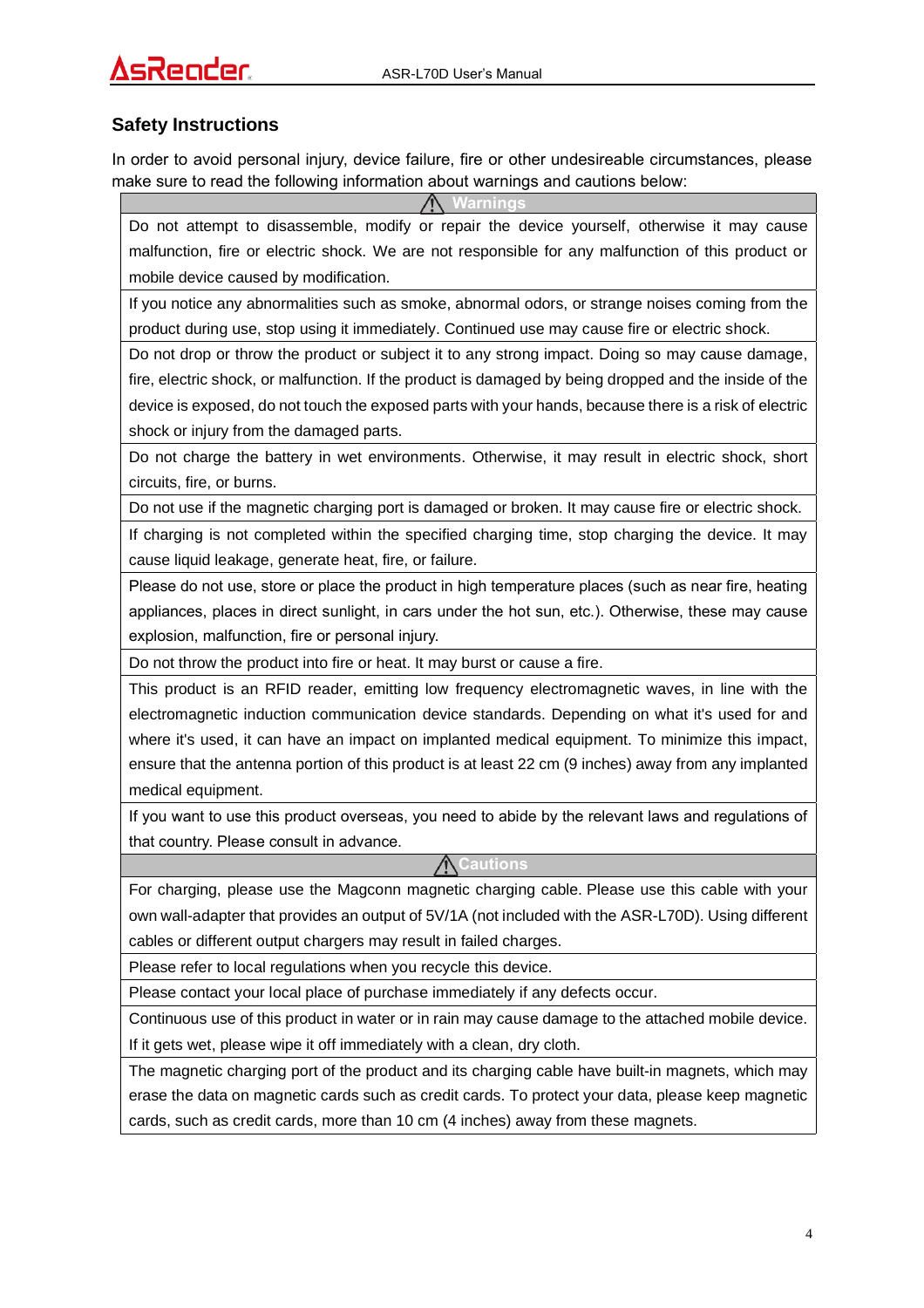### ender

#### **How to Care for the Device**

Please use this device in a clean environment. Adhesive chemicals or oils may cause the resin shell to break.

- Chemicals include cosmetics, detergents, pesticides, thinners, gasoline, etc.
- Oils include tallow and other animal oils, hand creams, etc.

Please keep the device clean. If the device becomes dirty, wipe it with a soft, dry cloth. Using strong solvents or cleaners may cause color changes and performance problems.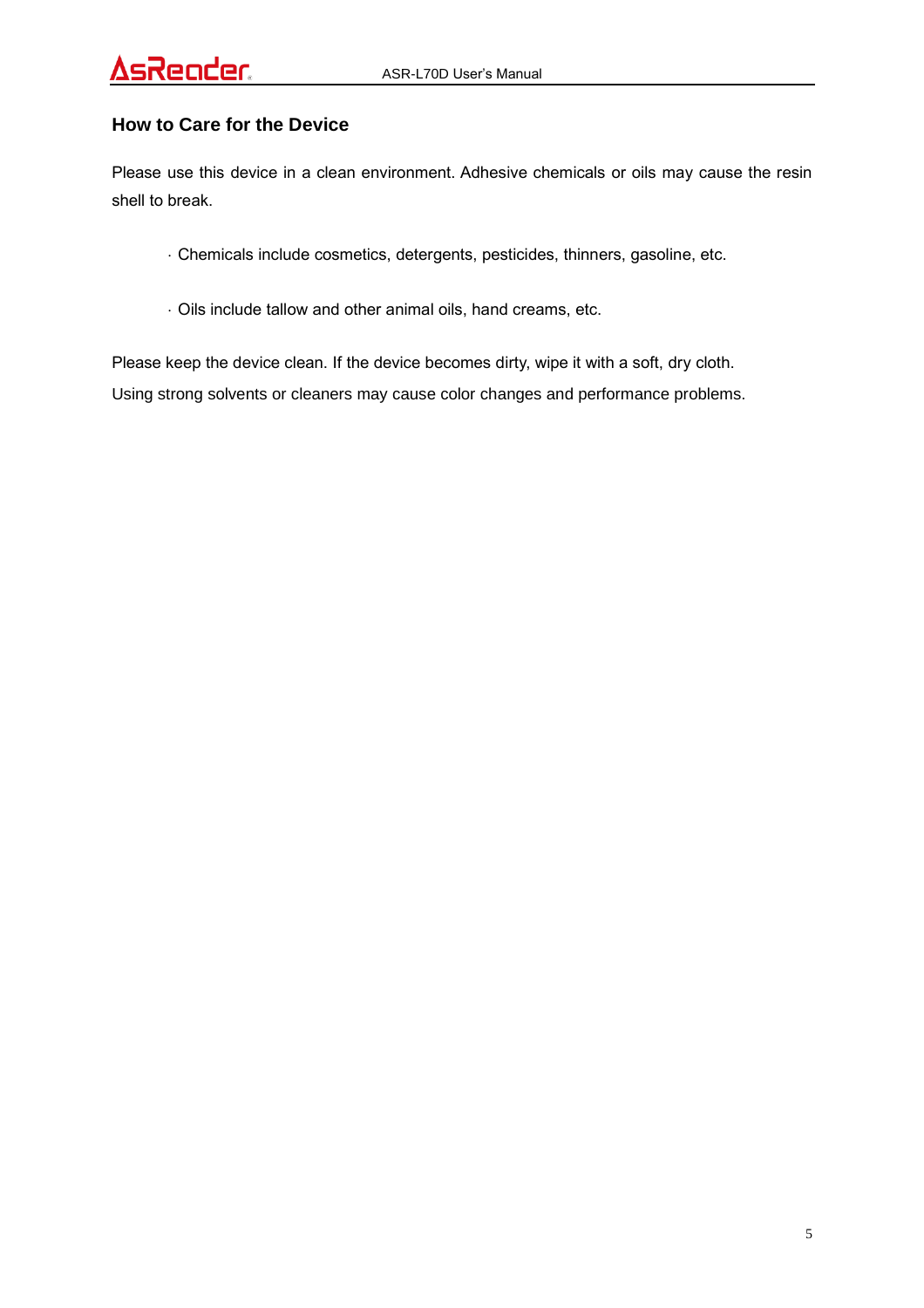#### **1 Assembly of Products and Accessories**

#### **1.1 Assembly of Products and Accessories**

This product is a LF RFID reader used together with an Apple phone, The product needs to be used with the separately sold AsLOCK accessory and the corresponding iOS application. You can download the SDK from our official website, royalty-free, to develop iOS applications (please refer to the SDK development manual and sample code for details). Official website link: https://asreader.com/products/asr-l70d



#### **1.2 Accessories:**

The ASA-103C AsLOCK adapter (shown above) is required to use AsReader. This is not included in the standard package of the AsReader ASR-L70D. Please confirm whether all necessary accessories are ready before you use the product. If any items are missing or damaged, please contact the company from whom you purchased the product immediately.

#### **Optional Accessories:**

●microUSB cable●ASA-018C AsLOCK-microUSB AsReader AsLOCK Case





"Charging Gender" adapter (Check for compatible sizes)

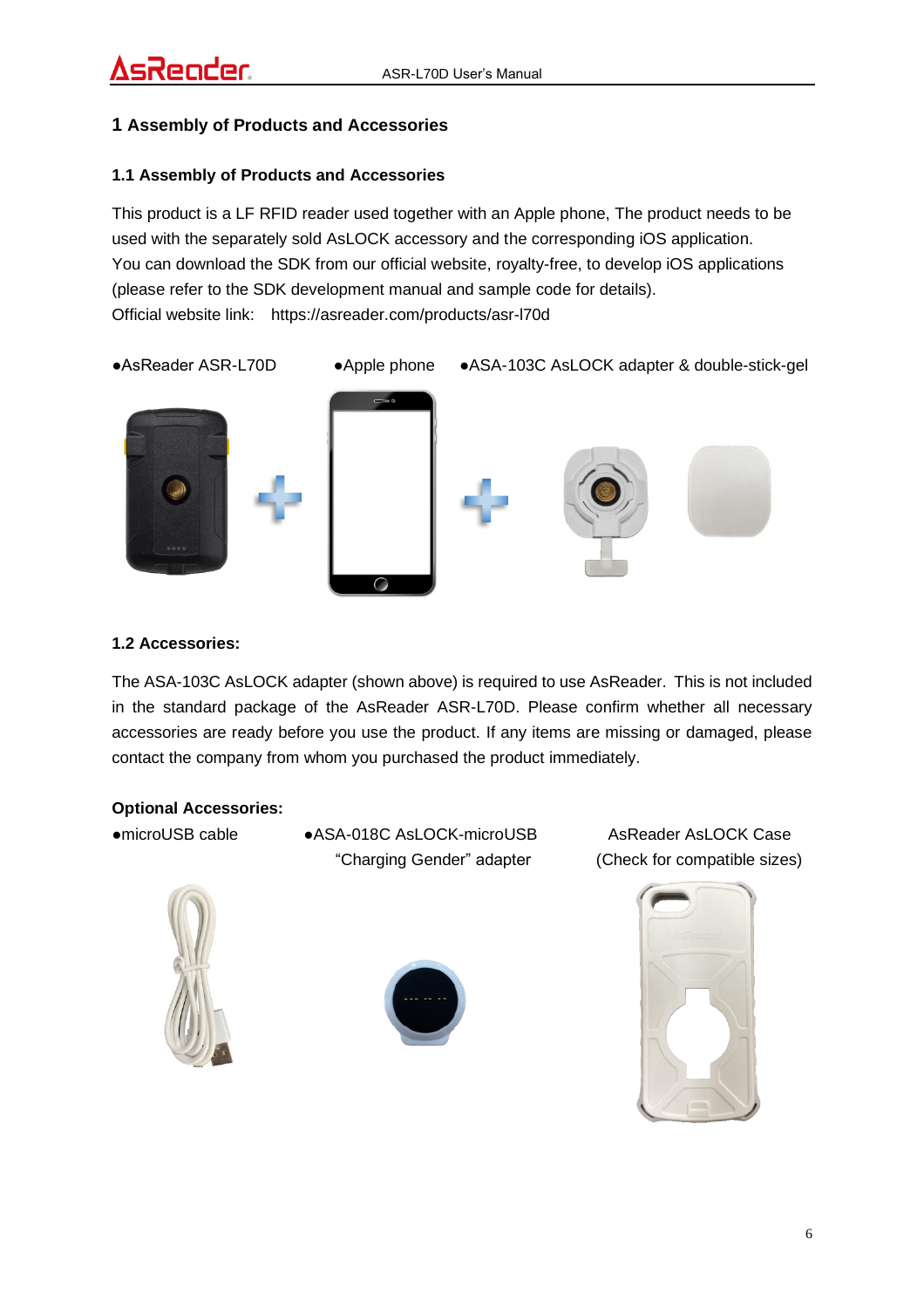### **2 Name of Each Part of the AsReader**



CEFCE O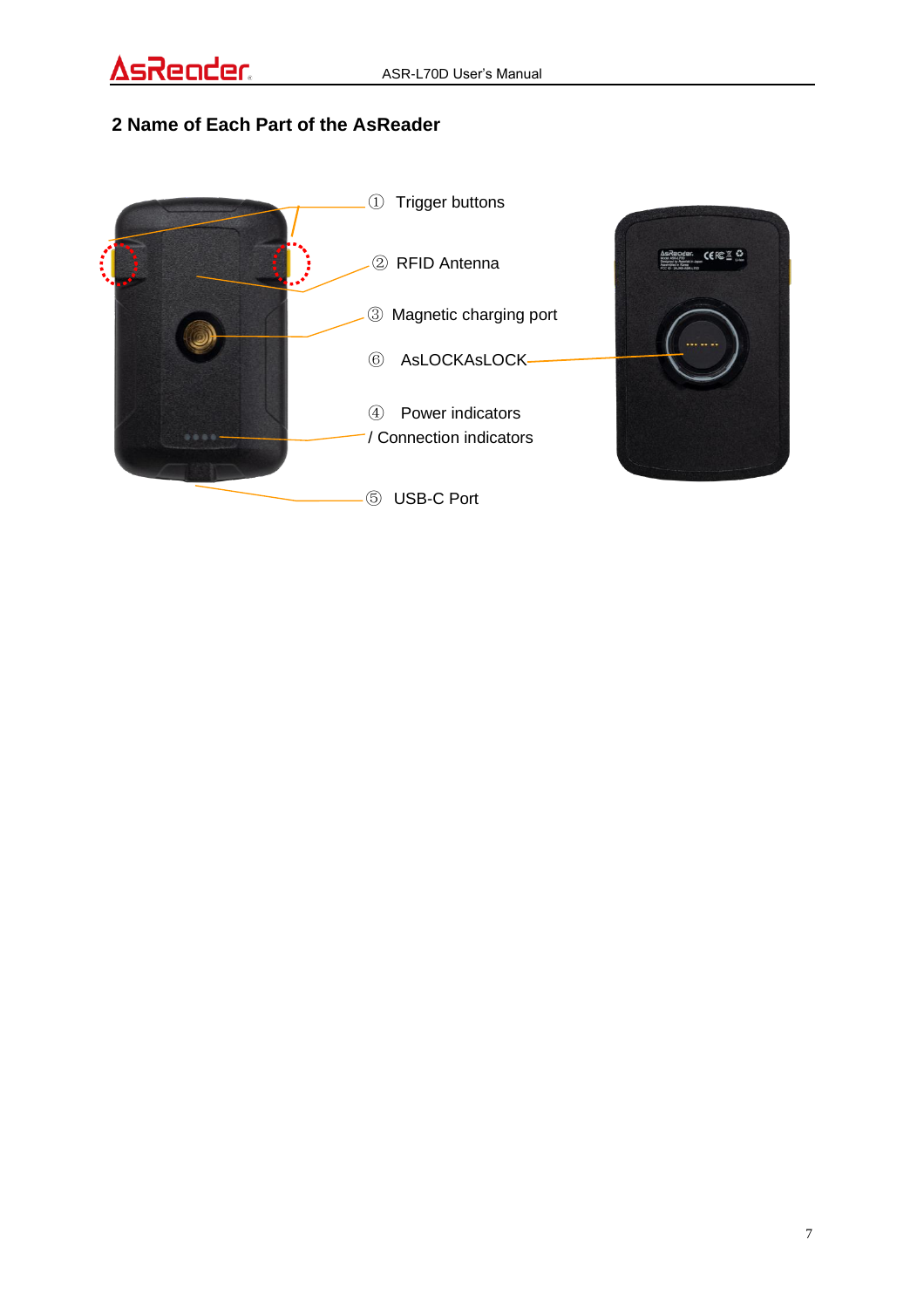#### **3 Functions and Operations**

- ① Trigger buttons
	- By pressing the trigger buttons (left, right, or both), the device will start reading tags. Reading can also be triggered within an application using a "soft trigger" on the screen.
	- The tag reading can be performed as long as at least one of the trigger buttons of the AsReader is pressed.
	- The battery level of the AsReader can be viewed by long-pressing the both triggers at one time for several seconds and viewing the "Power indicator" lights on the back of the device.
- ② RFID Antenna
	- Face the antenna towards the low frequency RF tag to read it.
	- It will beep when reading tags. You can set whether beeping is turned on or not within the application and parameter settings. The default is on.
	- It will vibrate when reading tags. You can set whether vibrator is turned on or not within the application and parameter settings. The default is on.
- ③ Magnetic charging port
	- ・ Connect the separately sold ASA-018C "Gender" adapter and microUSB cable to the magnetic charging port to charge the device and/or your iPhone when connected.

(Also see ⑤ for information about using the USB-C port as a charging alternative.)

#### ④ Power indicators/Connection indicators

When the app is closed or in the background, or the RF module is turned off, the LED indicators in the rear side of the AsReader can display the battery level of the AsReader when one or both of the trigger buttons are held down. While, if the app is connected to the reader, the rightmost LED indicator will light in green.

| <b>Running status</b>                   | <b>LED</b> status                            |
|-----------------------------------------|----------------------------------------------|
| When connecting to the app in the Apple | The indicator LED at the right is green and  |
| device                                  | on                                           |
| Long-press both or one of the trigger   | The blue LEDs will be on according to the    |
| buttons when RF module is off           | battery capacity.                            |
| When charging                           | The indicator LED at the right is red and on |
| Fully charged                           | LED off                                      |

- ⑤ USB-C port
	- This USB-C port is for connecting external accessories. This USB-C port can also be used for charging. (USB-C cable not included with AsReader.)
- ⑥ AsLOCK interface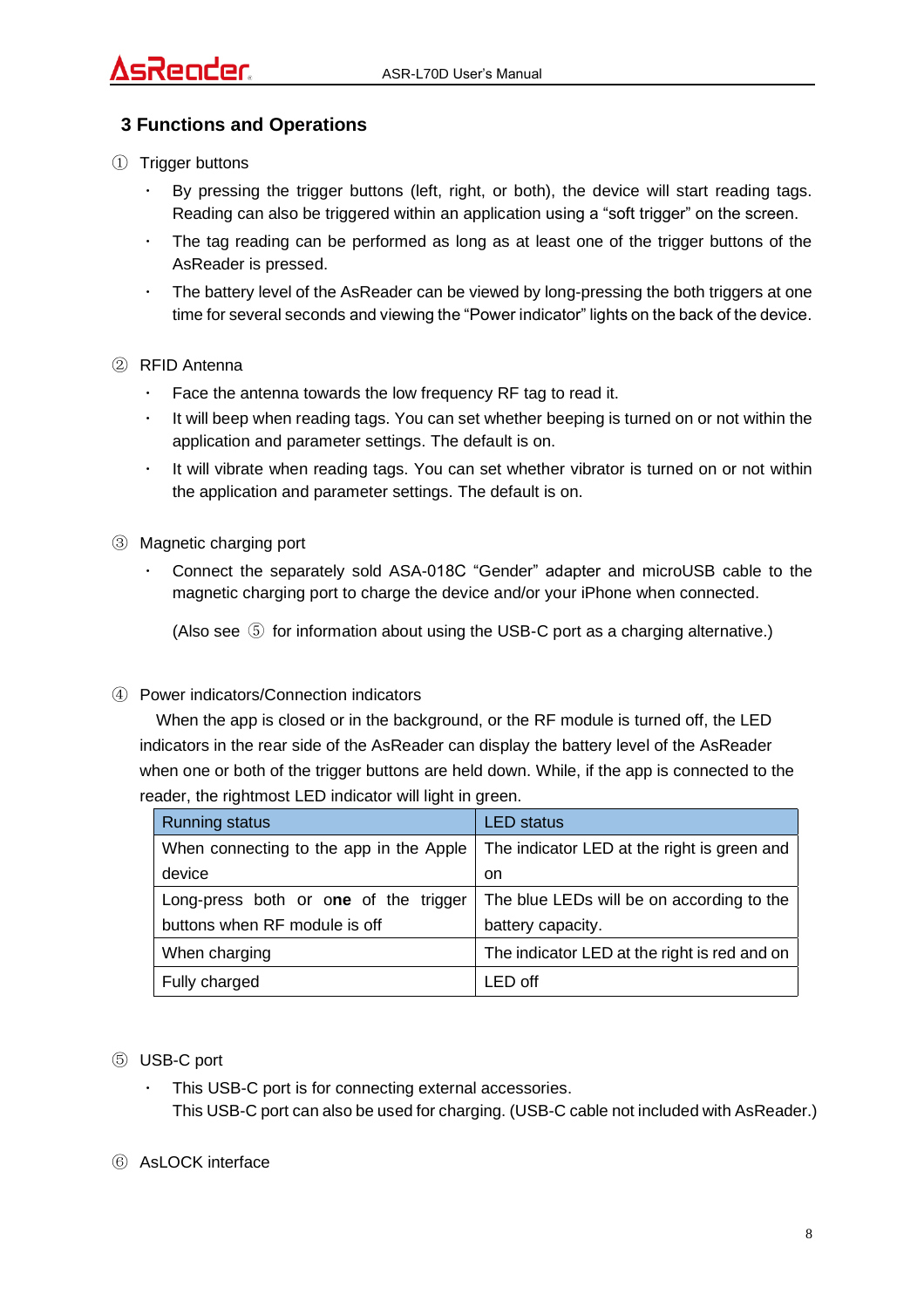・ This is the interface to AsLOCK.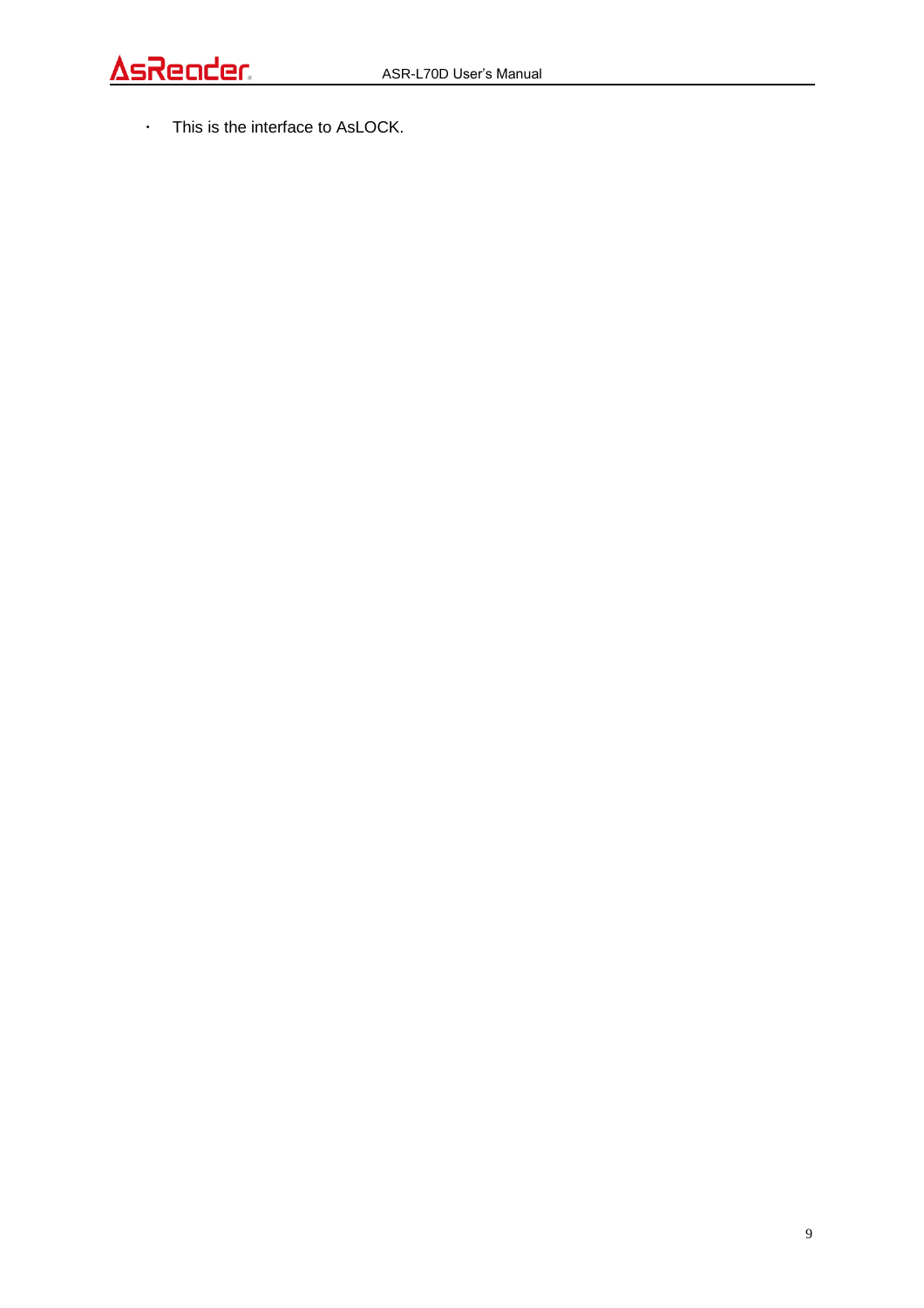#### **4 Preparation Before Use**

Before using the product, it is necessary to assemble the product with the Apple device. The assembly method is as follows:

① Attach the Double-stick gel to the AsReader ASA-103C adapter and then attach the AsReader to the back of the mobile device. If you are using an AsLOCK case, you do not have to use the double-stick-gel, just attach the AsReader to the back of the mobile phone and then insert the set into the AsLOCK case.



※If using an AsLOCK case:

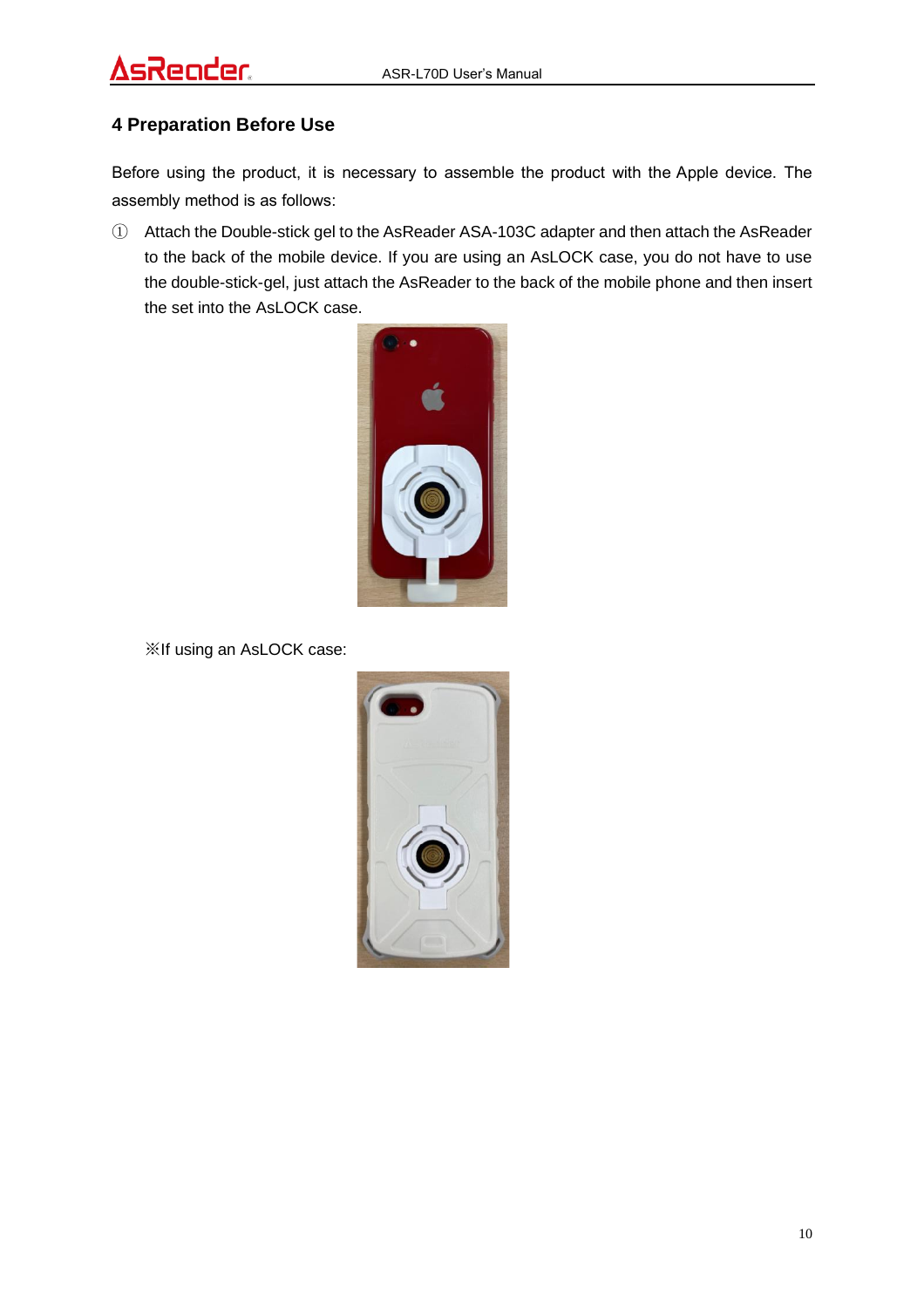### <u>AsReader</u>

② Insert the protruding edges of this product's AsLOCK interface into the AsLOCK slot (① in figure below) at a 45° angle and then rotate the AsReader to the right until it cannot be rotated any further.





※If using an AsLOCK case:

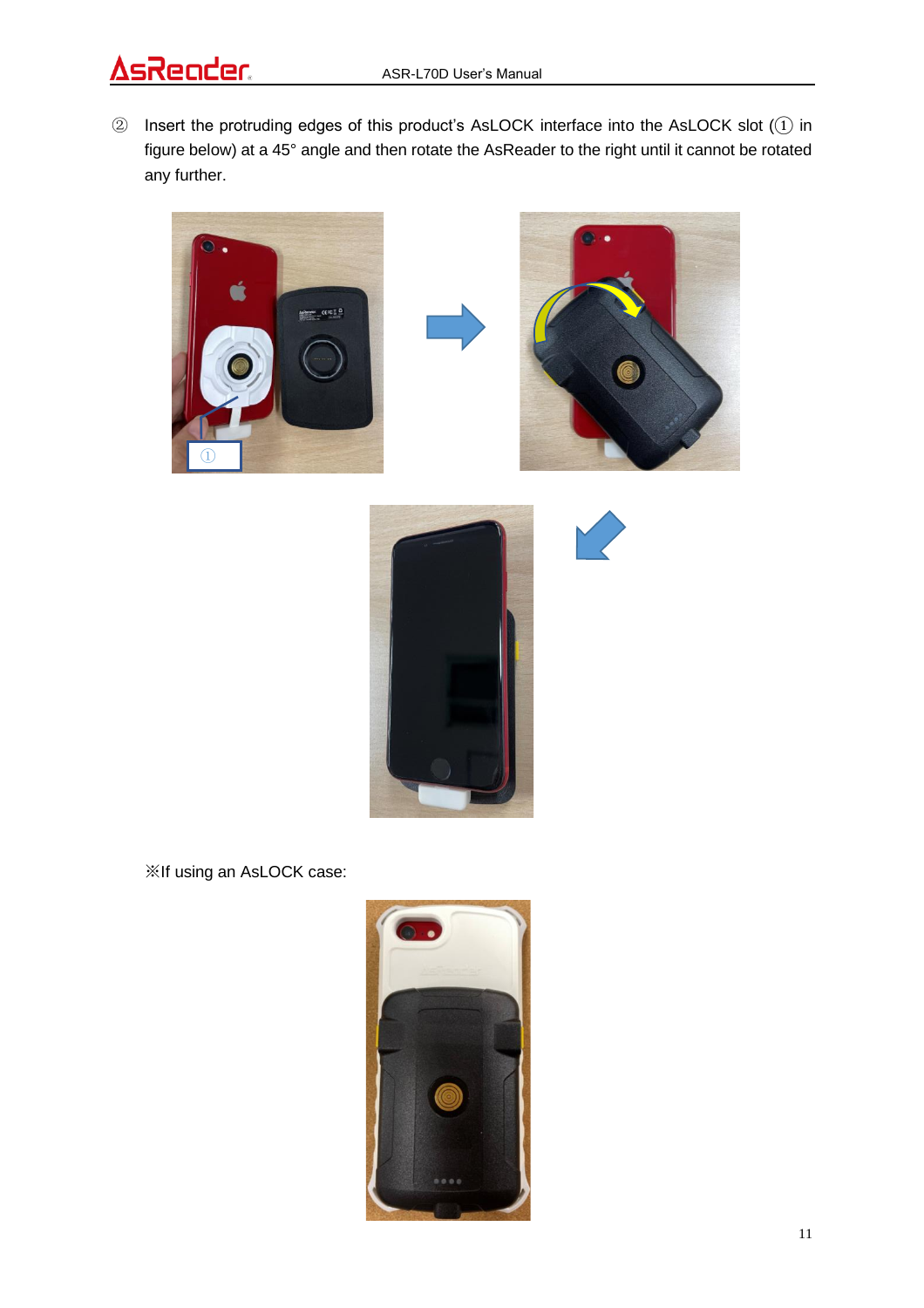#### **5 How to Inventory**

When prepared, as described in Chapter 4 above, make sure the battery is fully charged.

Next, start the application. Press the both triggers at the same time to boot/power-up the product. Check the connection status between the application and the product.

Press any of the triggers and point the antenna at the RF tags to inventory (You can also inventory by using a "soft trigger" within the application and tap the screen instead of using the hardware triggers). Then, the tag data inventoried will be displayed in the application.

※ Demo application download link: https://apps.apple.com/us/app/asreader-scan/id1022740041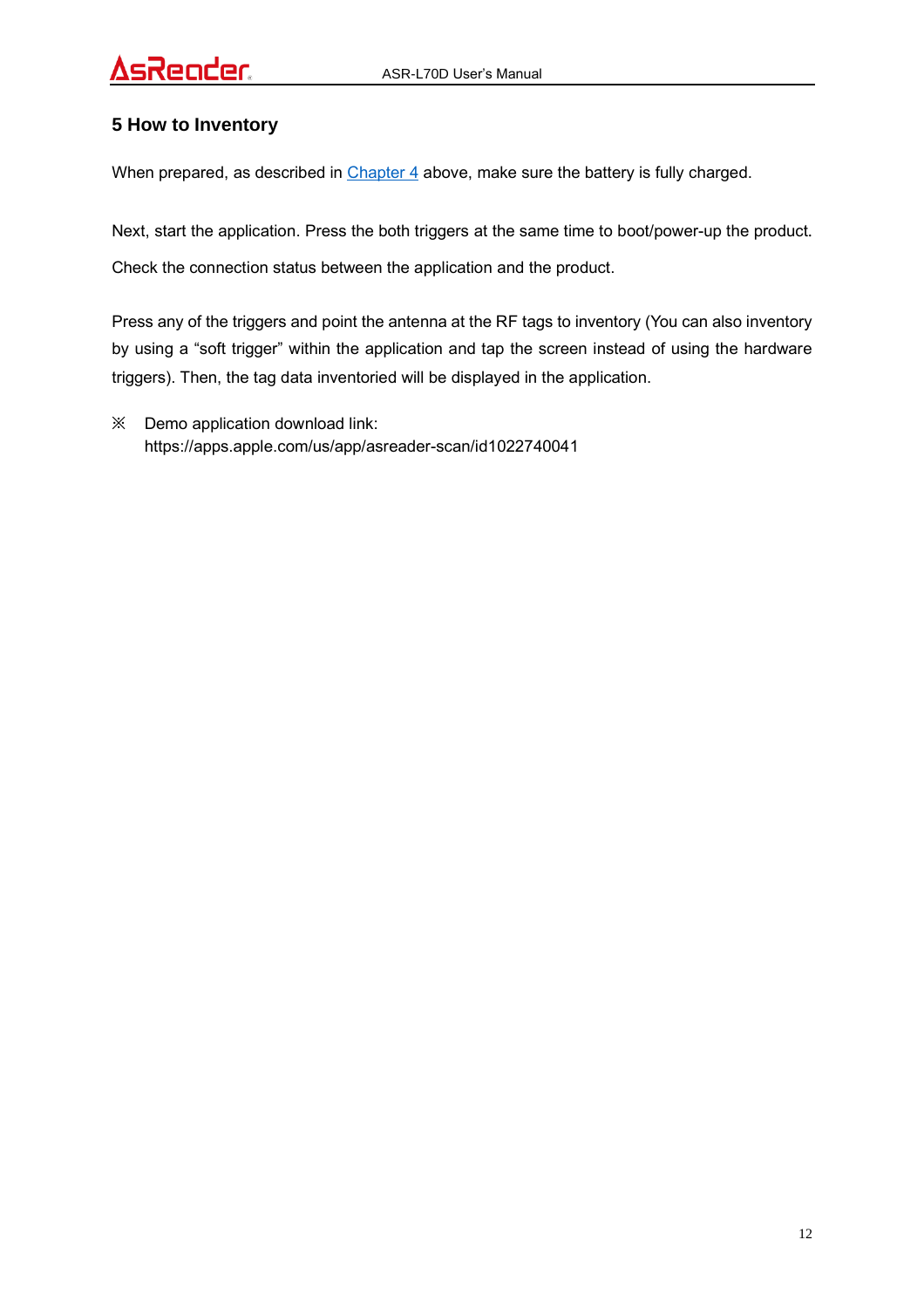### sReoder

#### **6 How to Charge It**

Please charge the ASR-L70D by using the ASA-018C "Gender" adapter and a microUSB cable, sold separately. As shown in the figure below, connect the Gender and the microUSB cable. Put the magnetic terminal of the magnetic charging cable onto the product's magnetic charging port as shown in the following picture. It's recommended that you use a power adapter of 5V/1A or above (not included with the product).



If an Apple phone is connected while this product is being charged, both this product and the Apple phone will be charged simultaneously.

When charging, the indicator LED at the rightmost is red and on; when fully charged, it turns off.

- ※ It takes about 2 hours for this product to be fully charged from "empty."
- ※ When using the device for the first time, or if it has been left unused for a long period of time, please fully charge the battery of this device before use.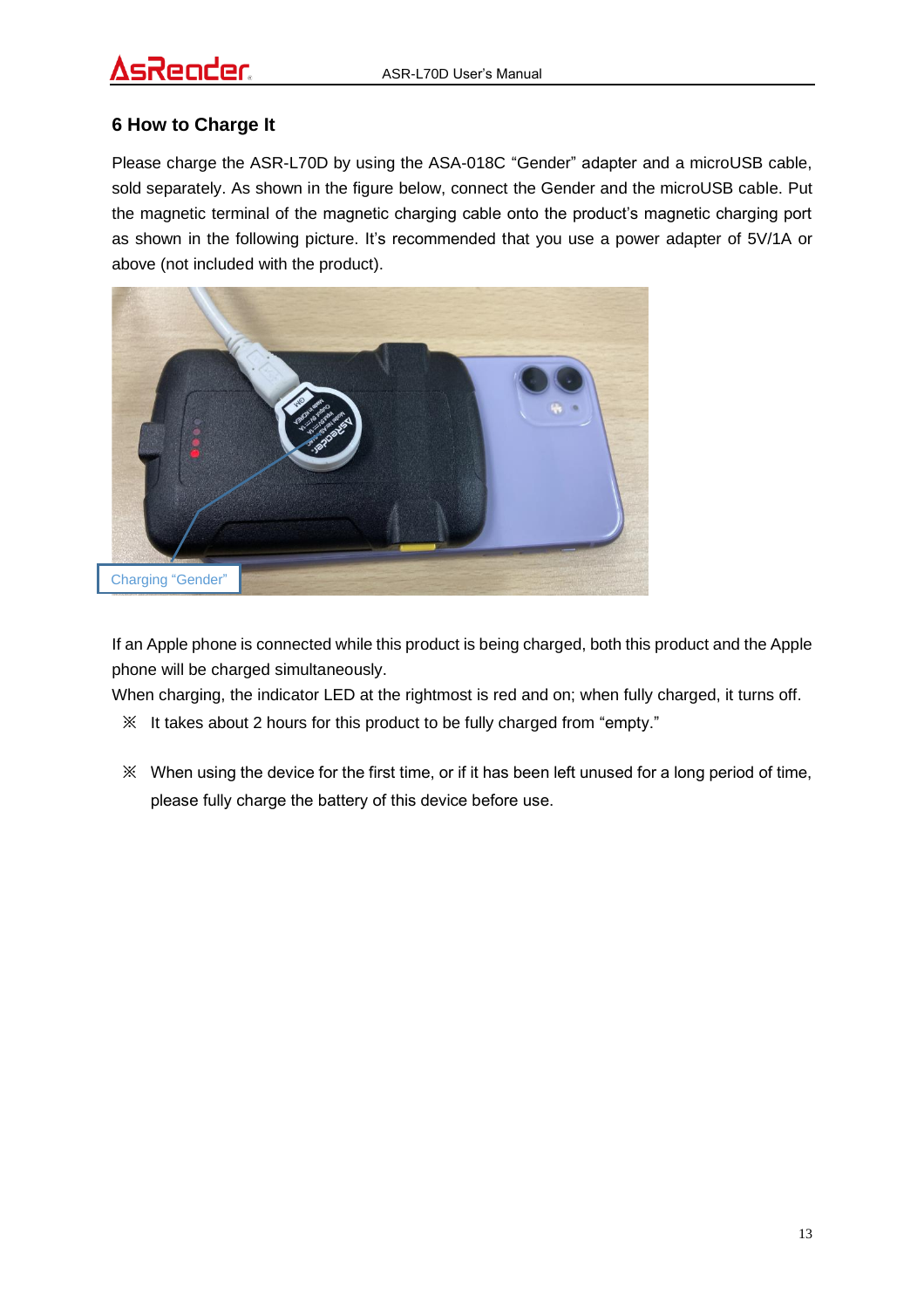## Reader

#### **7 Troubleshooting**

If you think that there is a failure in the product, please check the following list before contacting your distributor.

- When the product cannot connect to Apple phones:
- ・ Please check whether the battery of the ASR-L70D product has been fully charged.
- ・ Check whether the product has been booted/turned-on (press the trigger buttons on both sides of the product to confirm).
- ・ Please re-plug the AsLOCK.
- ・ Please restart the application.
- ・ Please restart the Apple phone.
- When this product and the Apple phone cannot be charged simultaneously (common for HID mode and Serial mode)
- ・ Please try a power adapter with higher power output (above 5V1A).
- ・ Please re-plug the AsLOCK.
- Cannot read RF tags.
- ・ Please check whether the physical connection status is normal.
- ・ Please check whether the battery is fully charged.
- ・ Please restart the app.
- Please check whether the read distance is appropriate. (The reading distance varies depending on the type of tags and the environment)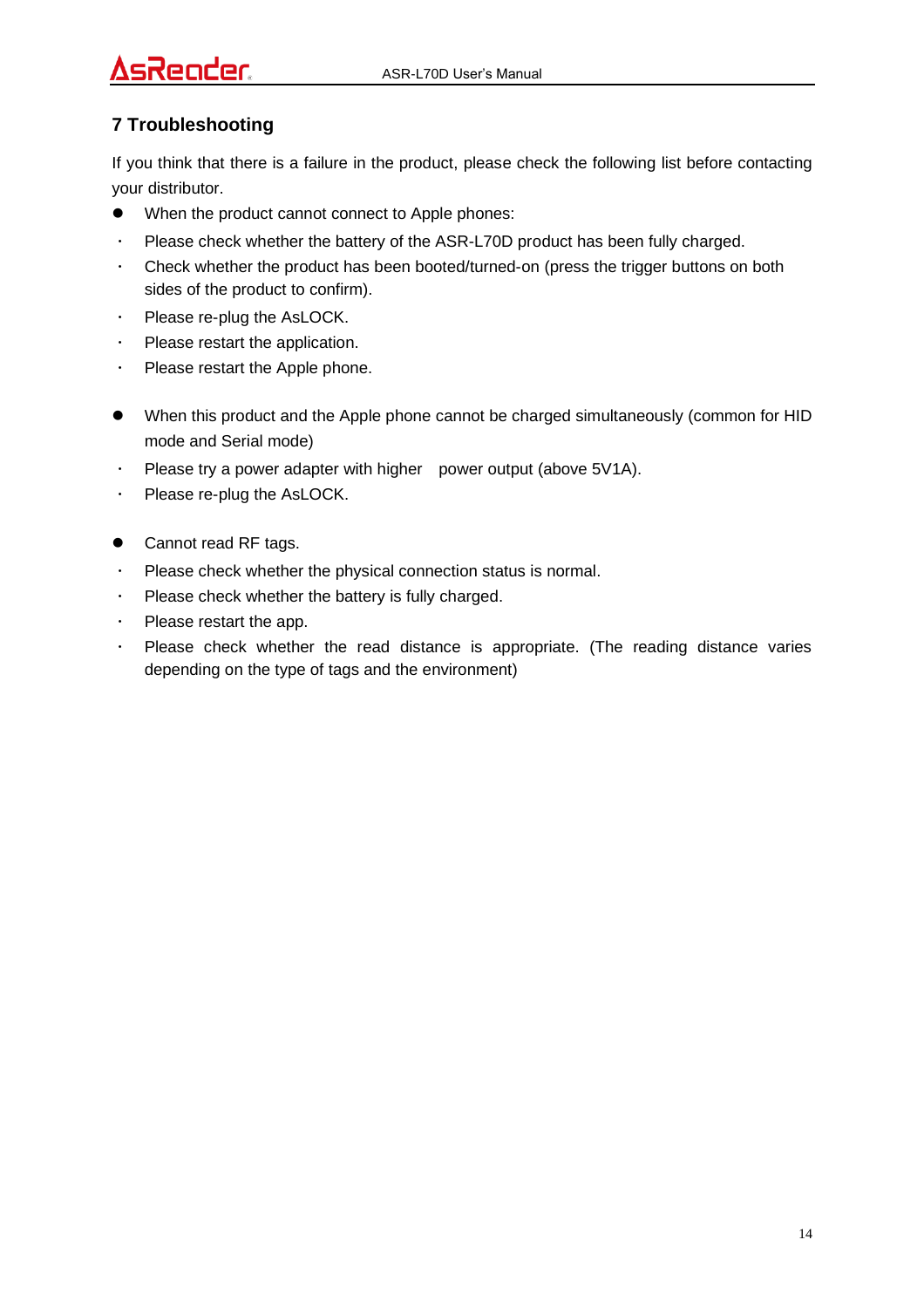#### **Appendix-Specifications**

| Model          | ASR-L70D                            |                                                                                 |
|----------------|-------------------------------------|---------------------------------------------------------------------------------|
| RFID           | Spec                                | ISO 11784/11785, FDX-B                                                          |
|                | <b>Bandwidth</b>                    | 134.2 kHz                                                                       |
|                | Reading distance                    | $\sim$ 10cm ( $\sim$ 4 inches)<br>$\divideontimes$ 1                            |
|                | <b>Functions</b>                    | Read                                                                            |
| Power source   | Battery capacity                    | Rechargeable lithium-ion battery, 700mAh                                        |
|                | Uninterrupted reading times         | Appr. 60,000 times X2                                                           |
|                | Charging method                     | Magnetic charging cable $\frac{1}{2}$ 3                                         |
|                | Charging time                       | Approx. 2hrs (built-in battery) $\divideontimes 4$                              |
| Key input      | 2 Trigger keys                      |                                                                                 |
| Port           | USB-C port for accessories          |                                                                                 |
| Communication  | Interface                           | MFi on Lightning %5                                                             |
|                | Dimensions (W)x(D)x(H)              | 68 x 12.5 x 108 mm                                                              |
|                |                                     | $(2.68 \times 0.49 \times 4.25)$ inches) $\times 6$                             |
|                | Weight (with battery)               | Appr. 70g (2.5oz)                                                               |
| Appearance     | Material                            | PC (Polycarbonate)                                                              |
|                | Case color                          | <b>Black</b>                                                                    |
|                | Display LED                         | Battery level; Charging                                                         |
|                | Working environment                 | -10~45°C (14~113°F), 20~85 % RH.                                                |
|                |                                     | Charging requires 0°C~40°C (32~104°F)                                           |
|                | Storage environment                 | $-20-60^{\circ}C$ ( $-4-140^{\circ}F$ ),                                        |
| Environment    |                                     | 10~95 % RH (for 1 month)                                                        |
|                | IP Rating                           | IP67 compliant when AsLOCK is locked                                            |
|                | Drop-tested                         | To six-sides and four-corners, once each,<br>from 1.5m (5 feet) $\frac{1}{2}$ 7 |
| Certifications | TELEC / Apple MFi / FCC / CE / RoHS |                                                                                 |

※1 Varies depending on the type of RF tags, environment and operating circumstances.

※2 Number of times by using our Demo app with the beeping sound and vibration set to ON.

※3 Standard iPhone® 5V/1A charger is recommended for use with the magnetic charging cable.

※4 iOS device and AsReader battery will be recharged simultaneously if the iOS device is connected to the AsReader and take more time to charge both.

※5 A royalty-free, specialized SDK for communication via the lightning port (AsLOCK) is available for download from

https://asreader.com/products/asr-l70d/?SDK

※6 Excluding protrusions

※7 The iOS device's screen may break depending on the drop angle.